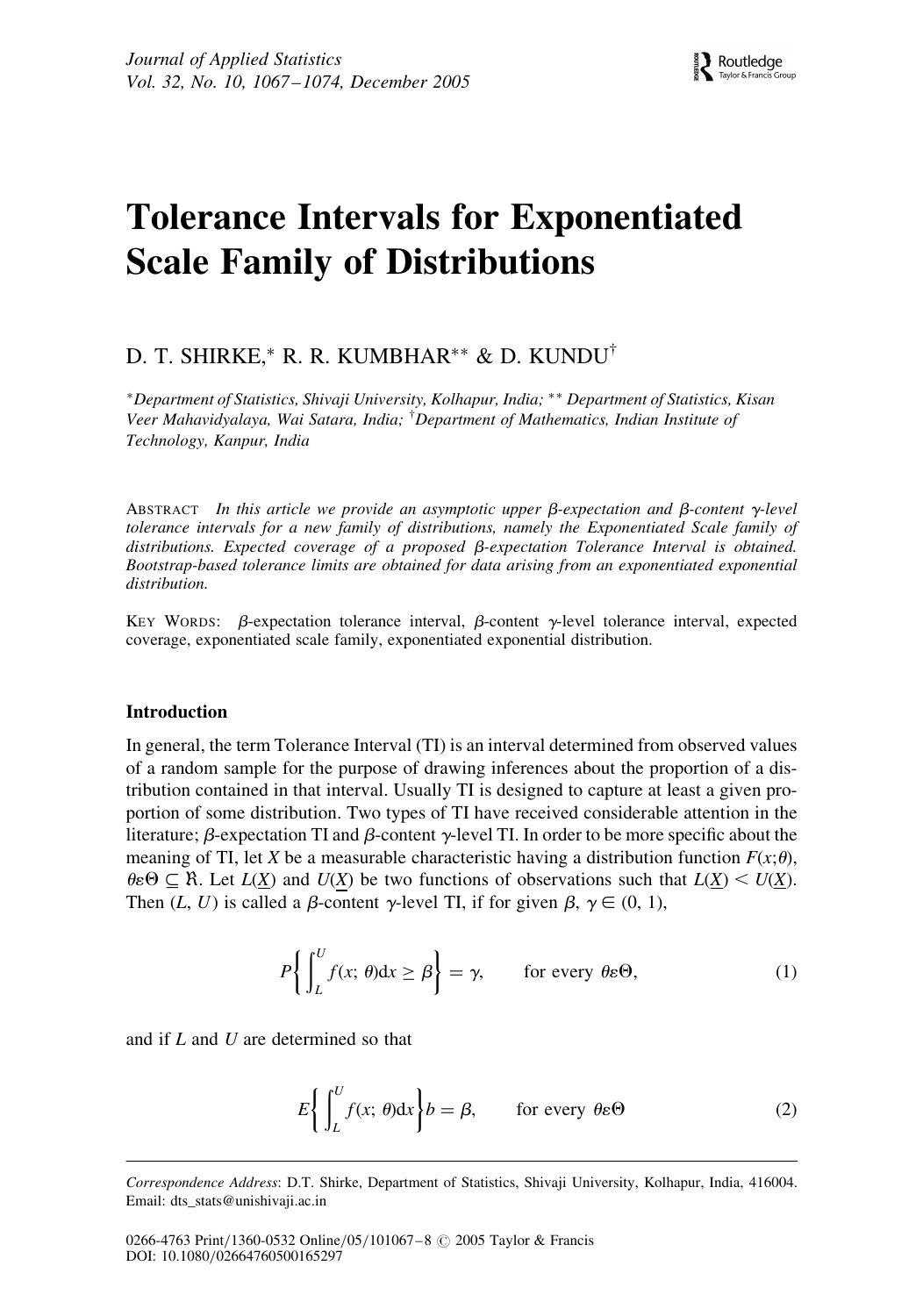# 1068 D. T. Shirke et al.

then  $(L, U)$  is called a  $\beta$ -expectation TI, where  $f(x; \theta)$  is probability density function (pdf) of X. The quantity  $\int_{L}^{U} f(x; \theta) dx$  is called the sample coverage and L and U are called lower and upper tolerance limits, respectively. If we set  $L = -\infty$  and obtain U satisfying equations (1) and (2) then we get upper  $\beta$ -content  $\gamma$ -level TI and upper  $\beta$ -expectation TI respectively. Similarly, if we set  $U = \infty$  and obtain L satisfying equations (1) and (2) then we get lower  $\beta$ -content  $\gamma$ -level TI and lower  $\beta$ -expectation TI respectively. It is easy to observe that the lower  $\beta$ -content  $\gamma$ -level tolerance limit is also an upper  $(1-\beta)$ -content  $(1-\gamma)$ -level tolerance limit and the lower  $\beta$ -expectation tolerance limit is the upper  $(1-\beta)$ -expectation tolerance limit. Therefore, in the present study, we obtain only upper tolerance limits.

Wilks (1941) in his pioneering article first treated the problem of determining TIs. Since then, a large number of papers dealing with this and other aspects of tolerance limits have appeared in the literature. Jilek (1981) classified papers according to general results, distribution free results, normal and multivariate normal distributions, gamma, exponential, Weibull and other continuous and discrete distributions. Patel (1986) provided a review paper, which contains a large collection of known results on  $\beta$ -content  $\gamma$ -level TIs for different continuous and discrete univariate distributions. The main aim of this paper is to construct TIs for the following family of distributions,

$$
\mathfrak{F} = \{ F:F_X(x; \theta, \alpha) = [G(x/\theta)]^{\alpha}; \alpha > 0, \theta > 0 \}
$$
\n
$$
(3)
$$

where  $G(\cdot)$  is the known cumulative distribution function (cdf). We name this family as the Exponentiated scale family of distributions; which is analogous to Lehmann alternatives (see Lehmann, 1953). Under the assumption that all Cramer's regularity conditions are satisfied for F defined in equation (3), we obtain TI for this family.

Suppose  $X_1, X_2, \ldots, X_n$  are independent and identically distributed (i.i.d) with cdf  $F_X(x;$  $\theta$ , $\alpha$ ); members of  $\Im$ . The pdf of  $X_i$  is

$$
f_{X_i}(x; \theta, \alpha) = \begin{cases} \alpha [G(x/\theta)]^{\alpha - 1} G'_x(x/\theta) & x \in S, \theta, \alpha > 0 \\ 0 & \text{otherwise} \end{cases}
$$
(4)

where S is the support of X, which is independent of parameters and  $G'_X(\cdot)$  is the derivative of  $G(\cdot)$  with respect to x, and is the pdf of X.

The rest of the paper is organized as follows. In the next section we construct an upper  $\beta$ -expectation TI and obtain its approximate expected coverage for the *exponentiated* scale family of distributions. The problem of construction of asymptotic  $\beta$ -content  $\gamma$ -level TI is presented in the section after. In the fourth section we obtain both the types of TIs using the results from the previous two sections for Exponentiated Exponential (EE) distribution introduced by Gupta *et al.* (1998). We study the performance of the proposed  $\beta$ -expectation TI for EE distribution through simulation and illustrate a procedure of construction of asymptotic  $\beta$ -content  $\gamma$ -level TI using the empirical distribution approach and bootstrap technique for real life data due to Lawless (1982) in the fifth section.

# b-expectation Tolerance Interval

Let  $\mu = (\theta, \alpha)^T$  and  $x_\beta(\mu) \in S$  be the lower  $\beta$ th percentile of  $F_x(x; \theta, \alpha)$ . Therefore, we have  $F_X(x_\beta(\mu); \theta, \alpha) = \overline{\beta}$  for  $\beta \in (0, 1)$ . This implies  $X_\beta(\mu) = \theta G^{-1}(\beta^{1/\alpha})$ , where  $G^{-1}(\cdot)$ is the inverse function of  $G(\cdot)$ . Since  $\mu = (\theta, \alpha)^T$  is unknown, we replace it by its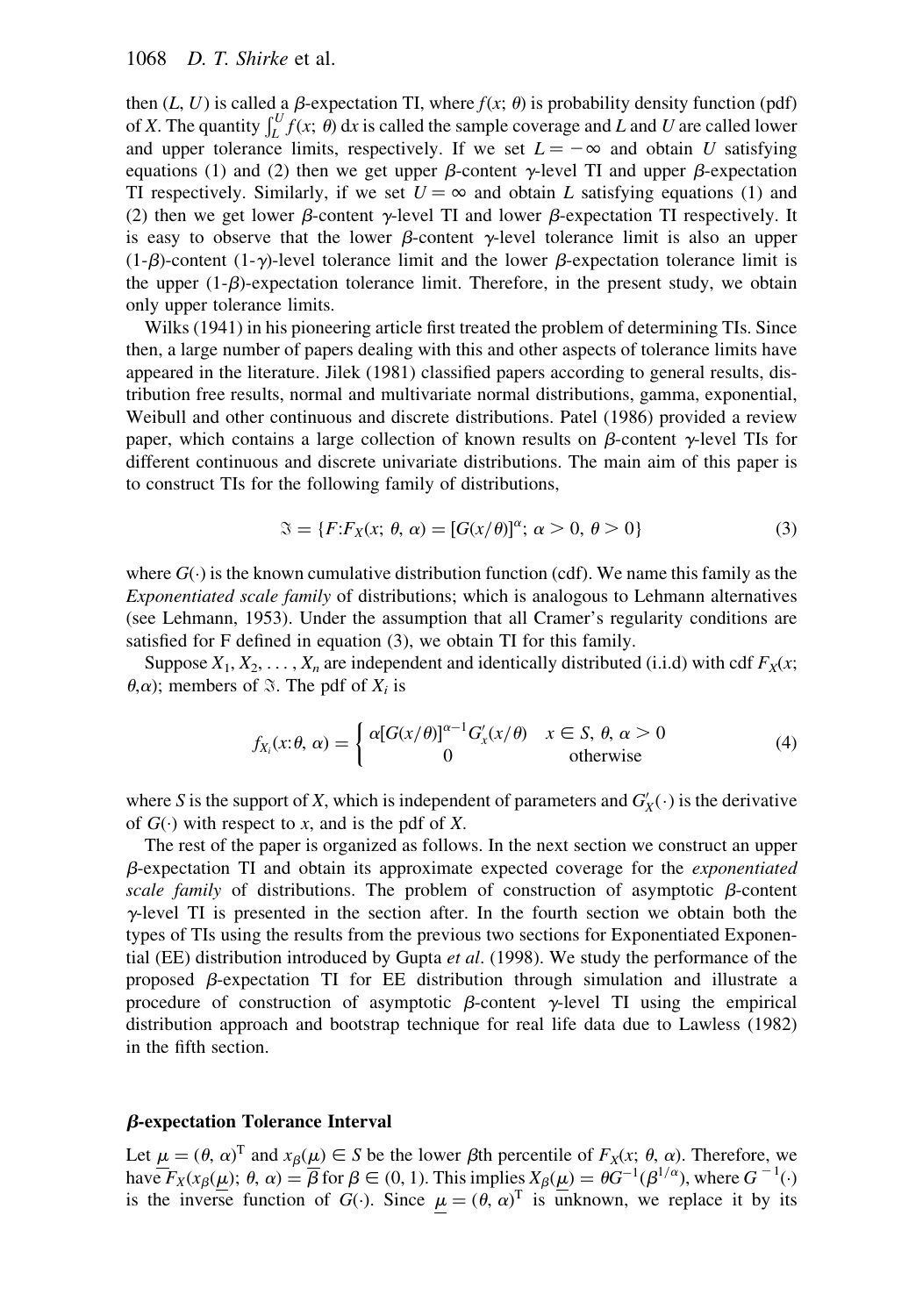Maximum Likelihood Estimator (MLE). If  $\hat{\mu} = (\hat{\theta}, \hat{\alpha})^T$  is the MLE of  $\mu$ , then by the invariance property of MLE we have MLE of  $x_\beta(\mu)$  as  $x_\beta(\hat{\mu}) = \hat{\theta}G^{-1}(\beta^{1/\hat{\alpha}})$ . Therefore we propose an approximate upper  $\beta$ -expectation TI as

$$
I_1(\underline{X}) = (0, \,\hat{\theta}G^{-1}(\beta^{1/\hat{\alpha}})).
$$
\n(5)

Expected coverage of equation (5) is given in the following theorem.

# Theorem 1

The Approximate expected coverage of  $I_1(X)$  is given by

$$
E[F_X\{X_\beta(\underline{\hat{\mu}});\underline{\mu}\}]=\beta + A(\underline{\mu})\frac{\sigma_1^2}{n} + B(\underline{\mu})\frac{\sigma_2^2}{n} + C(\underline{\mu})\frac{\sigma_{12}}{n}
$$
(6)

where

$$
A(\underline{\mu}) = 0.5\alpha(1-\alpha)[G(t)]^{\alpha-2}[G'_{\theta}(t)]^2 + \alpha[G(t)]^{\alpha-1} \left[ \frac{G''_{x\theta}(t)G'_{\theta}(t)}{G'_{x}(t)} - 0.5G''_{\theta\theta}(t) \right]
$$
  

$$
B(\mu) = \alpha^{-1}[G(t)]^{\alpha} \log G(t)[1 + 0.5\alpha \log G(t)]
$$
 and

$$
C(\underline{\mu}) = [G(t)]^{\alpha} \log G(t) \left[ \frac{(\alpha - 1)G_{\theta}'(t)}{G(t)} + \frac{G_{x\theta}''(t)}{G_{x}'(t)} \right]
$$

with  $t = x/\theta$ ,  $G'_x(t) = \partial G(t)/\partial x$ ,  $G'_\theta(t) = \partial G(t)/\partial \theta$ ,  $G''_{x\theta}(t) = \partial^2 G(t)/\partial x \partial \theta$ ,  $G''_{\theta\theta}(t) =$  $\frac{\partial^2 G(t)}{\partial \theta^2}$  while  $\sigma_1^2/n$ ,  $\sigma_2^2/n$  are asymptotic variances of  $\hat{\theta}$  and  $\hat{\alpha}$  respectively and  $\sigma_{12}/n = \text{Cov}(\hat{\theta}, \hat{\alpha})$  is an asymptotic covariance of  $\hat{\theta}$ ,  $\hat{\alpha}$ . These quantities can be obtained from Fisher information matrix I.

#### Proof

See the Appendix for the proof.

## Lemma 1

 $I_1(X)$  is consistent TI.

# Proof

The proof follows from consistency of  $\hat{\theta}$  and  $\hat{\alpha}$  and by Cramer (1946).

# $\beta$ -Content  $\gamma$ -level Tolerance Interval

Let  $I_2(\underline{X}) = (0, \delta \hat{X}_{\beta})$  be an upper  $\beta$ -Content  $\gamma$ -level TI for the distribution having cdf (3). The factor  $\delta > 0$  is to be determined such that  $I_2(\underline{X})$  is a  $\beta$ -Content  $\gamma$ -level TI for  $\beta \in (0, 1)$  and  $\gamma \in (0, 1)$ .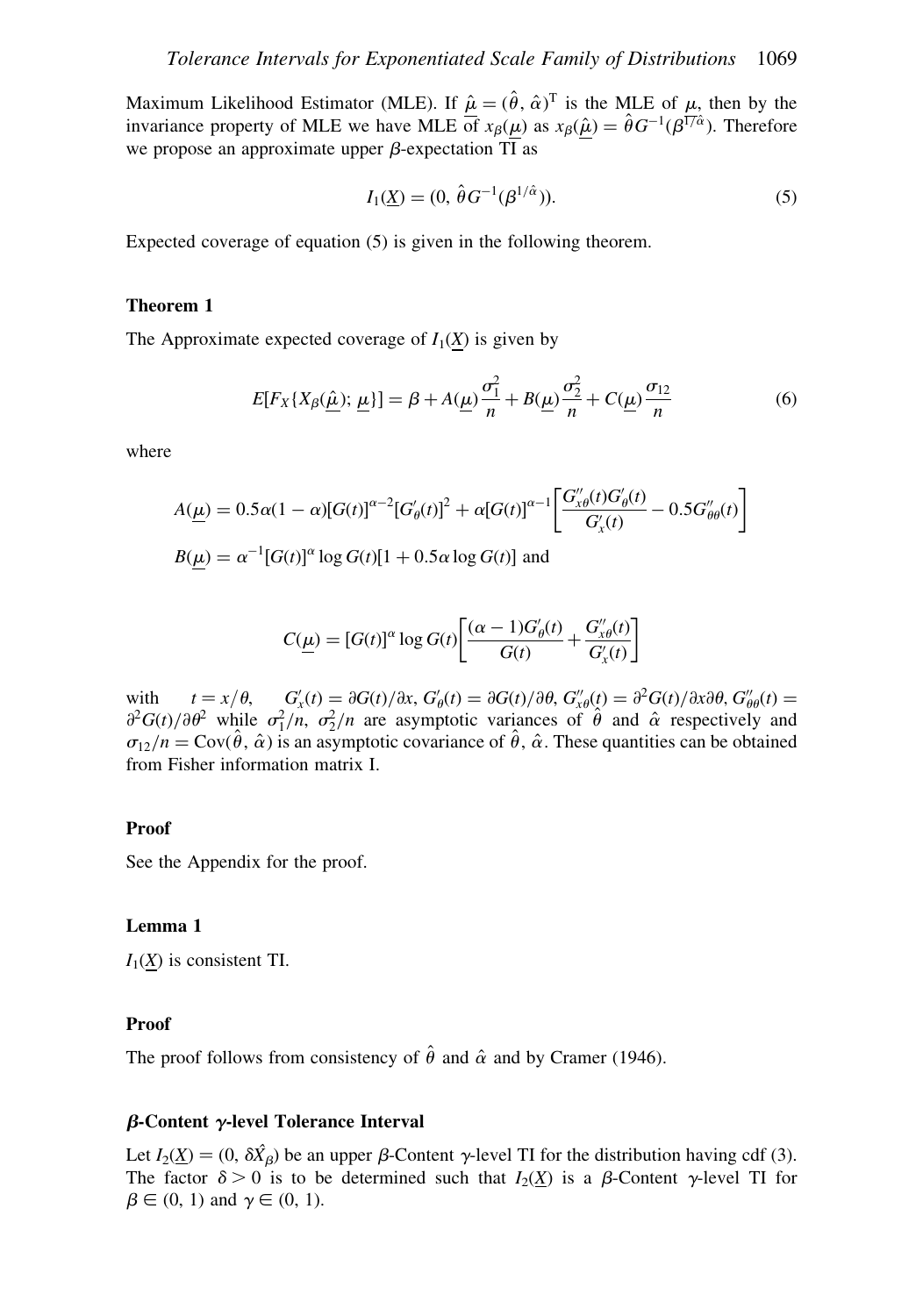1070 D. T. Shirke et al.

That is

$$
P[F(\delta\hat{X}_{\beta};\,\theta,\,\alpha)\geq\beta]=\gamma
$$

Equivalently, we get

$$
P\left[\hat{X}_{\beta} \ge \frac{\theta G^{-1}(\beta^{1/\alpha})}{\delta}\right] = \gamma \tag{7}
$$

We note that  $\hat{X}_{\beta}(\mu) \to AN(X_{\beta}(\mu), \sigma^2(\mu)/n)$ , where  $\sigma^2(\mu) = HI^{-1}H^{T}$ , I is the Fisher information matrix and  $H = [\partial X_{\beta}(\mu)/\partial \theta, \partial X_{\beta}(\mu)/\partial \alpha]$ .

Using the asymptotic distribution of  $\hat{\mu}$  we have

$$
P\left[Z \le \left\{\frac{\theta G^{-1}(\beta^{1/\alpha})}{\delta} - X_{\beta}(\underline{\mu})\right\} \left(\frac{\sqrt{n}}{\sigma(\underline{\mu})}\right)\right] = 1 - \gamma
$$
\n(8)

where Z is a standard normal variate. Therefore, we choose  $\delta$  such that

$$
\left\{\frac{\theta G^{-1}(\beta^{1/\alpha})}{\delta} - X_{\beta}(\underline{\mu})\right\} \left(\frac{\sqrt{n}}{\sigma(\underline{\mu})}\right) = Z_{1-\gamma}
$$
\n(9)

where  $Z_{1-\gamma}$  is the 100(1 -  $\gamma$ )th percentile of the standard normal variate. From equation (9) we have,

$$
\delta = \left[1 + \frac{Z_{1-\gamma}\sigma(\underline{\mu})/\sqrt{n}}{\theta G^{-1}(\beta^{1/\alpha})}\right]^{-1} \tag{10}
$$

We note that  $\delta$  depends on both the parameters  $\theta$  and  $\alpha$ . Replacing  $\theta$  and  $\alpha$  by their respective MLEs, an asymptotic upper  $\beta$ -content  $\gamma$ -level tolerance limit of  $I_2(\underline{X})$  is proposed as

$$
U(\underline{X}) = \left[1 + \frac{Z_{1-\gamma}\sigma(\hat{\underline{\mu}})/\sqrt{n}}{\hat{\theta}G^{-1}(\beta^{1/\hat{\alpha}})}\right]^{-1} X_{\beta}(\hat{\underline{\mu}})
$$
(11)

In the following section we obtain both types of TI for an EE distribution as a particular case to illustrate the results in the previous sections.

## Tolerance Intervals for EE Distribution

Several authors have considered the problem of constructing TIs for Gamma and Weibull distributions. Some of these are Bain (1978), Bain & Weeks (1965), Guenther (1972) etc. Gupta et al. (1998) introduced the EE distribution as a generalization of the standard exponential distribution. Gupta & Kundu (1999, 2001) in their series of papers have discussed the properties of EE distribution, including that the EE distribution is an alternative to Gamma and Weibull distributions. The comparison of the EE distribution with Gamma and Weibull distributions is done through real-life situations. In this paper, we obtain construction of TIs for EE distribution as an illustration of the general theory reported earlier.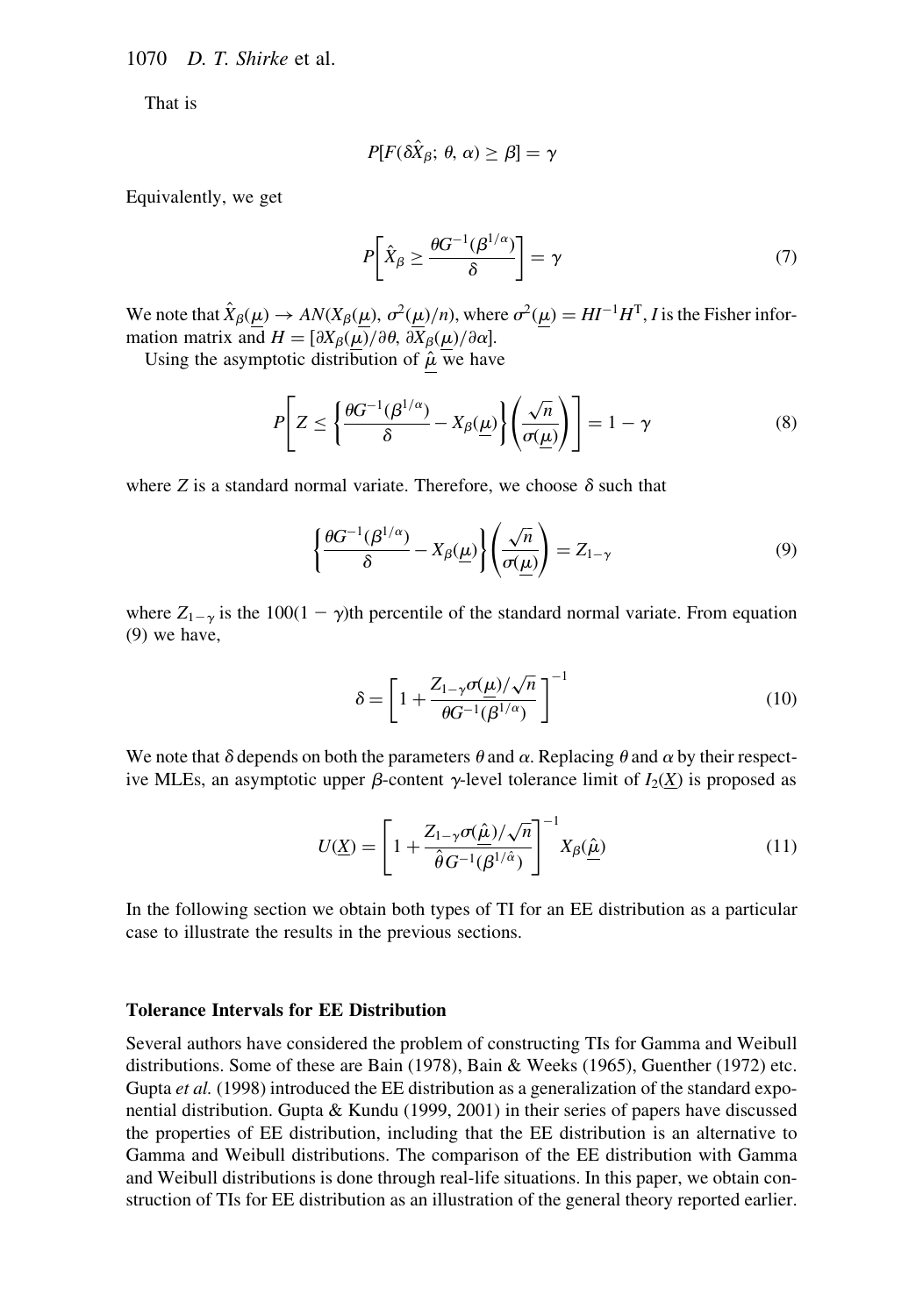Substituting  $G(x/\theta) = (1 - \exp(-x/\theta))$  in equation (3) we get

$$
F_X(x; \theta, \alpha) = \begin{cases} (1 - \exp(-x/\theta))^{\alpha} & x > 0, \theta > 0, \alpha > 0 \\ 0 & \text{otherwise} \end{cases}
$$
(12)

and

$$
f_X(x; \theta, \alpha) = \begin{cases} \frac{\alpha}{\theta} \exp(-x/\theta)(1 - \exp(-x/\theta))^{\alpha - 1} & x > 0, \theta > 0, \alpha > 0 \\ 0 & \text{otherwise} \end{cases}
$$
(13)

as the cdf and pdf of an EE distribution. In particular when  $\alpha = 1$ , it represents the exponential distribution. If  $\alpha = k$  (non-negative known integer) then it gives the pdf of a lifetime distribution of the largest of k i.i.d. exponentials with mean  $\theta$ . The for the same are discussed by Kumbhar & Shirke (2004). But when  $\alpha > 0$  and is unknown, the problem of obtaining TIs becomes a problem of constructing TIs for an EE family of distribution. As parameters  $\theta$  and  $\alpha$  are unknown we obtain tolerance limits based on MLEs. Details regarding MLEs of  $\theta$  and  $\alpha$  have been given in Gupta & Kundu (2001).

The *β*th percentile of equation (12) is  $X_\beta(\mu) = -\theta \log (1 - \beta^{1/\alpha})$ . Therefore, an upper  $\beta$ -expectation TI for EE distribution is obtained from equation (5) as

$$
I_1(\underline{X}) = (0, -\hat{\theta} \log(1 - \beta^{1/\hat{\alpha}}))
$$
\n(14)

and its expected coverage is given by Theorem 1, with

$$
A(\underline{\mu}) = 0.5\alpha t^2 f(\alpha f - 1)(1 - f)^{\alpha - 2} \theta^{-2}
$$
  
\n
$$
B(\underline{\mu}) = (1 - f)^{\alpha} \log(1 - f)[1 + 0.5\alpha \log(1 - f)]\alpha^{-1}
$$
  
\n
$$
C(\underline{\mu}) = (1 - f)^{\alpha - 1} \log(1 - f)\{(1 - \alpha t)f + (t - 1)\} \theta^{-1}
$$

where  $f = \exp(-t)$ . An asymptotic upper  $\beta$ -content  $\gamma$ -level TI for EE distribution is

$$
I_2(\underline{X}) = (0, -\hat{\delta}\,\hat{\theta}\,\log(1-\beta^{1/\hat{\alpha}}))\tag{15}
$$

where factor  $\hat{\delta}$  is given by

$$
\hat{\delta} = \left[1 - \frac{Z_{1-\gamma}\sigma(\hat{\mu})/\sqrt{n}}{\hat{\theta}\log(1-\beta^{1/\hat{\alpha}})}\right]^{-1} \tag{16}
$$

In order to use  $I_2(X)$ , one needs to know expressions for asymptotic variances and covariance. However we avoid use of such expressions and adopt a re-sampling approach to estimate the variance and covariance of MLEs. Readers interested in detailed expressions may refer to Gupta & Kundu (2001). In the following section, we study the performance of  $I_1(X)$  using simulation and illustrate the use of  $I_2(X)$  by real life data using an empirical distribution approach and using the bootstrap technique.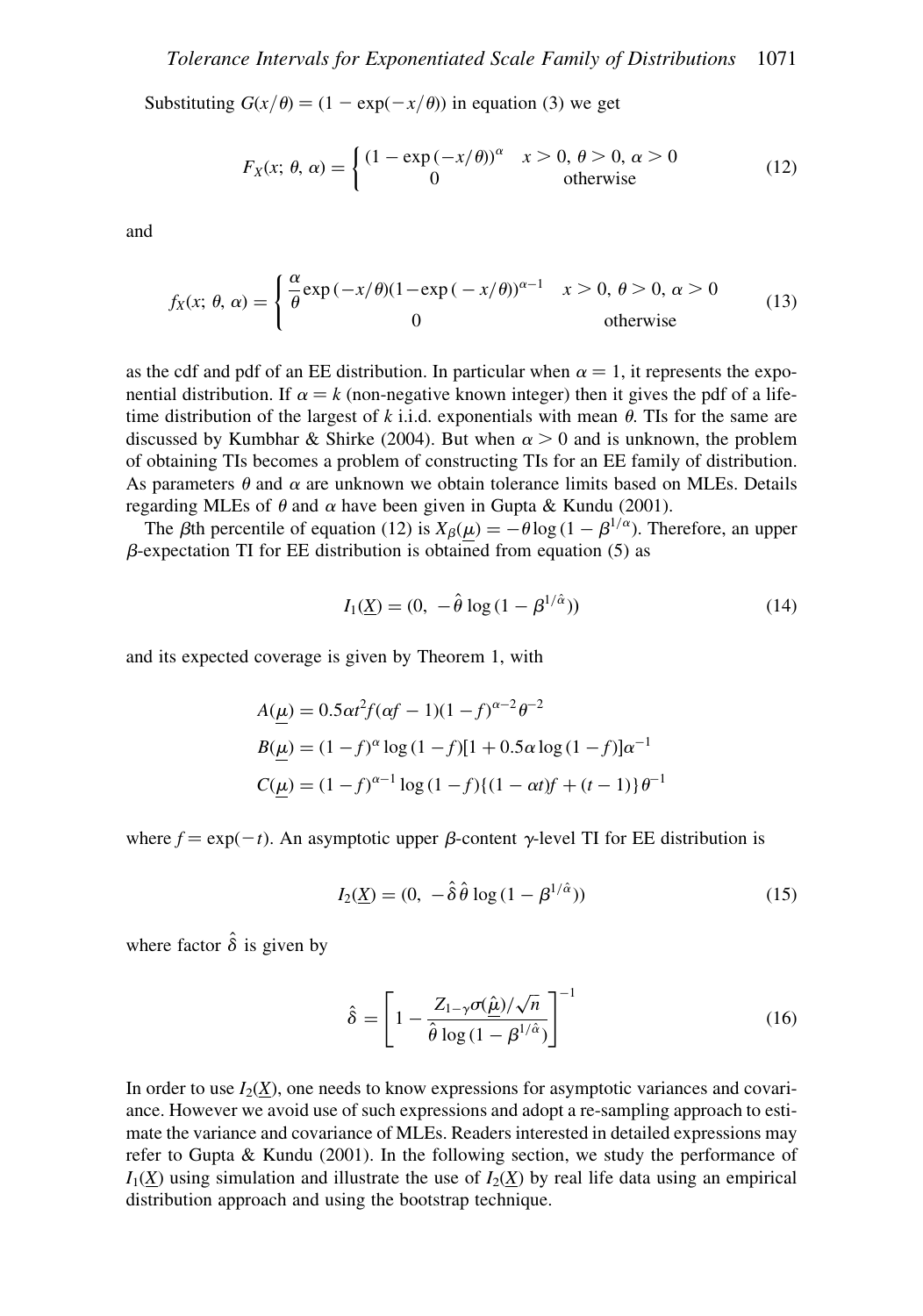## Simulation Study

Note that expression (6) gives an approximate value of the actual coverage of the interval (14) for the EE distribution. Hence we use simulation to study the performance of the proposed  $\beta$ -expectation TI using MLEs of  $\theta$  and  $\alpha$ , namely,  $\hat{\theta}$  and  $\hat{\alpha}$  respectively. In the simulation study we generate  $n (=10, 25, 50)$  observations from the EE distribution with  $\theta = 1$ and  $\alpha = 2$ . We obtain  $\hat{\theta}$  and  $\hat{\alpha}$  by solving likelihood equations simultaneously. These estimates are then used to compute  $X_\beta(\hat{\mu}) = -\hat{\theta} \log (1 - \beta^{1/\hat{\alpha}})$ . Repeating the process 5000 times we obtain that many estimates of  $X_\beta(\mu)$  and compute expected coverage of the interval  $I_1(\underline{X})$ . Corresponding values are tabulated in Table 1 for  $\beta = 0.90, 0.95$ , 0.975 and 0.99.

From Table 1, we observe that for small n;  $I_1(X)$  underestimates coverage, while as n increases coverage converges to the desired value.

To obtain an upper  $\beta$ -content  $\gamma$ -level TI, using equations (15) and (16) we require asymptotic variances and covariance of the MLEs  $\theta$  and  $\hat{\alpha}$ . There are two types of problems in setting the TI here. The first one is that expressions for asymptotic variance and covariance of the MLE involve integrals to be solved numerically (see Gupta  $\&$ Kundu, 2001). The second and the most serious is that asymptotic variance  $\sigma_1^2$  for  $\hat{\theta}$ takes two different functional forms depending on  $\alpha > 2$  or  $\alpha \le 2$ . Therefore, it is difficult to choose either of these, as expression for  $\sigma_1^2$ , since  $\alpha$  is unknown. We resolve both these problems by using an empirical distribution approach and bootstrap technique. In the following we provide an illustrative example in which both the approaches to construct  $\beta$ -content  $\gamma$ -level TI have been used.

#### Illustrative Example

Gupta & Kundu  $(2001)$  reported that the EE distribution can be used as an alternative to Gamma and Weibull distributions. They have given two data sets, where it is observed that, in the first data set, the EE distribution has a better fit compared to the Weibull and Gamma distributions, and for the other data set Weibull has a better fit than EE and Gamma distributions. We consider the first data set and obtain an upper limits of  $I_1(X)$ and  $I_2(\underline{X})$  for different values of  $\beta$ . The data set is as follows.

Data set (Lawless, 1982, p. 228): The data given here arose in tests on endurance of deep groove ball bearings. The data are the number of million revolutions before failure for each of the 23 ball bearings in the life test and they are: 17.23, 28.92, 33.00, 41.52, 42.12, 45.60, 48.80, 51.84, 51.96, 54.12, 55.56, 67.80, 68.64, 68.64, 68.88, 84.12, 93.12, 98.64, 105.12, 105.84, 127.92, 128.04 and 173.40.

Now we obtain  $U(\underline{X})$  of  $I_2(\underline{X})$  using the following three methods.

| β     |        | N      |        |        |
|-------|--------|--------|--------|--------|
|       | 10     | 25     | 50     | 100    |
| 0.90  | 0.8664 | 0.8896 | 0.8922 | 0.9000 |
| 0.95  | 0.9224 | 0.9392 | 0.9424 | 0.9452 |
| 0.975 | 0.9496 | 0.9682 | 0.9730 | 0.9720 |
| 0.99  | 0.9684 | 0.9818 | 0.9850 | 0.9878 |

**Table 1.** Expected coverage of  $I_1(X)$  TI when  $\theta = 1$  and  $\alpha = 2$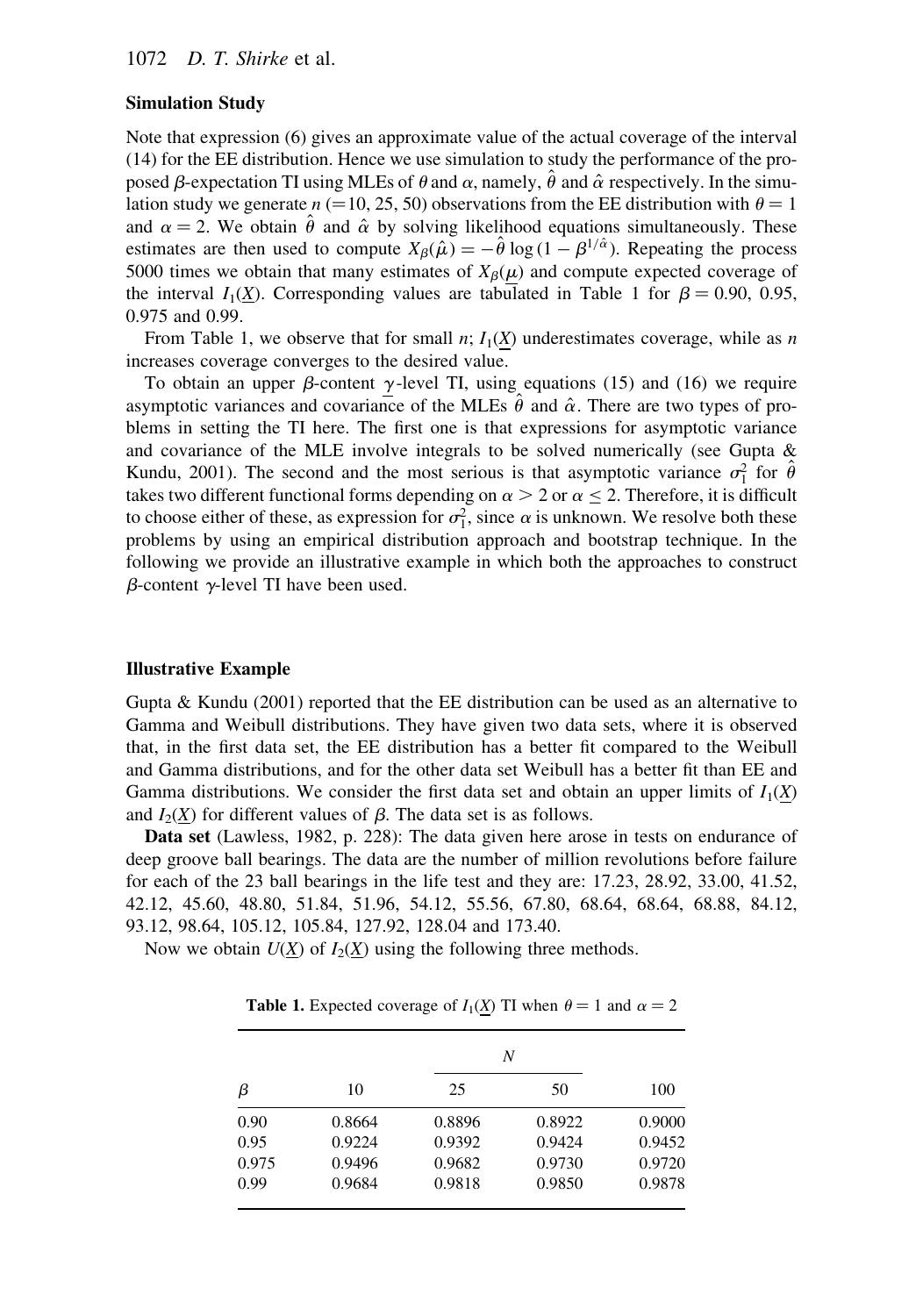- M1. Using MLEs of  $\theta$ ,  $\alpha$  based on original data and estimates of  $\sigma(\mu)$  using the empirical distribution approach.
- M2. Using MLEs of  $\theta$ ,  $\alpha$  based on the original data and bootstrap estimates of  $\sigma(\mu)$ .
- M3. Using bootstrap estimates of  $\theta$ ,  $\alpha$  and  $\sigma(\mu)$ .

For these data, MLEs of  $\theta$  and  $\alpha$  are  $\hat{\theta} = 30.963509$  and  $\hat{\alpha} = 5.283209$ . Using the empirical distribution approach, estimates of variances and covariance of MLEs  $\hat{\theta}$  and  $\hat{\alpha}$  are given by, respectively

 $(\hat{\sigma}_{e1})^2 = 41.0468$ ,  $(\hat{\sigma}_{e2})^2 = 4.53834$  and  $\hat{\sigma}_{e12} = -11.68207$ .

Using the bootstrap technique we generate 25,000 random samples (with replacement) each of size 23 from the original sample. For each of the bootstrap sample we compute a MLE of  $\theta$  and  $\alpha$ . Based on such 25,000 MLEs we obtain  $\hat{\theta}_b$ ,  $\hat{\alpha}_b$ ,  $\hat{\alpha}_{b_1}$ ,  $\hat{\sigma}_{b_2}$  and  $\hat{\sigma}_{b_12}$ by taking averages, variances and covariances of MLEs respectively.

For the given data set we get  $\hat{\theta}_b = 29.952213$  and  $\hat{\alpha}_b = 6.820379$  with

$$
(\hat{\sigma}_{b1})^2 = 34.028919
$$
,  $(\hat{\sigma}_{b2})^2 = 16.049763$  and  $\hat{\sigma}_{b12} = -16.247841$ .

Based on above estimates, upper limits for different values of  $\beta$  when  $\gamma = 0.90$  and 0.95 are tabulated in Table 2.

It is observed that all three approaches that we have used lead to somewhat the same TI. The bootstrap-based approach has a wider length of TIs as against the one based on the partial bootstrap and empirical distribution approach. However, for higher values of  $\beta$ , a partial bootstrap approach gives shorter length TIs. From the practical viewpoint it is recommended that an empirical distribution approach is better, which involves few computational complexities as compared with the other two.

Upper  $\beta$ -expectation tolerance limits using the above data set for different values of  $\beta$ are obtained as follows.

$$
\beta: \qquad 0.90 \qquad \qquad 0.95 \qquad \qquad 0.975 \qquad \qquad 0.99
$$
  

$$
U(\underline{X}): \qquad 121.5273 \qquad 143.6577 \qquad 165.4435 \qquad 194.0060
$$

Since the family (3) can accommodate many more distributions, the theory developed here can be extended for other situations also, such as exponentiated Weibull distribution introduced by Mudholkar et al. (1995).

|       | $\gamma = 0.90$ |          |          | $\gamma = 0.95$ |                      |          |
|-------|-----------------|----------|----------|-----------------|----------------------|----------|
| β     | Using M1        | Using M2 | Using M3 | Using M1        | Using M <sub>2</sub> | Using M3 |
| 0.90  | 125.9264        | 126.5334 | 129.9994 | 127.2216        | 128,0166             | 131.4347 |
| 0.95  | 149.2426        | 149.1953 | 152.3091 | 150.8925        | 150.8306             | 154.0013 |
| 0.975 | 172.2330        | 171.6668 | 174.3413 | 174.2442        | 173.5024             | 176.3134 |
| 0.99  | 202.4053        | 201.3016 | 203.2974 | 204.9002        | 203.4533             | 205.6622 |

**Table 2.** Upper  $\beta$ -content  $\gamma$ -level tolerance limits of  $I_2(X)$